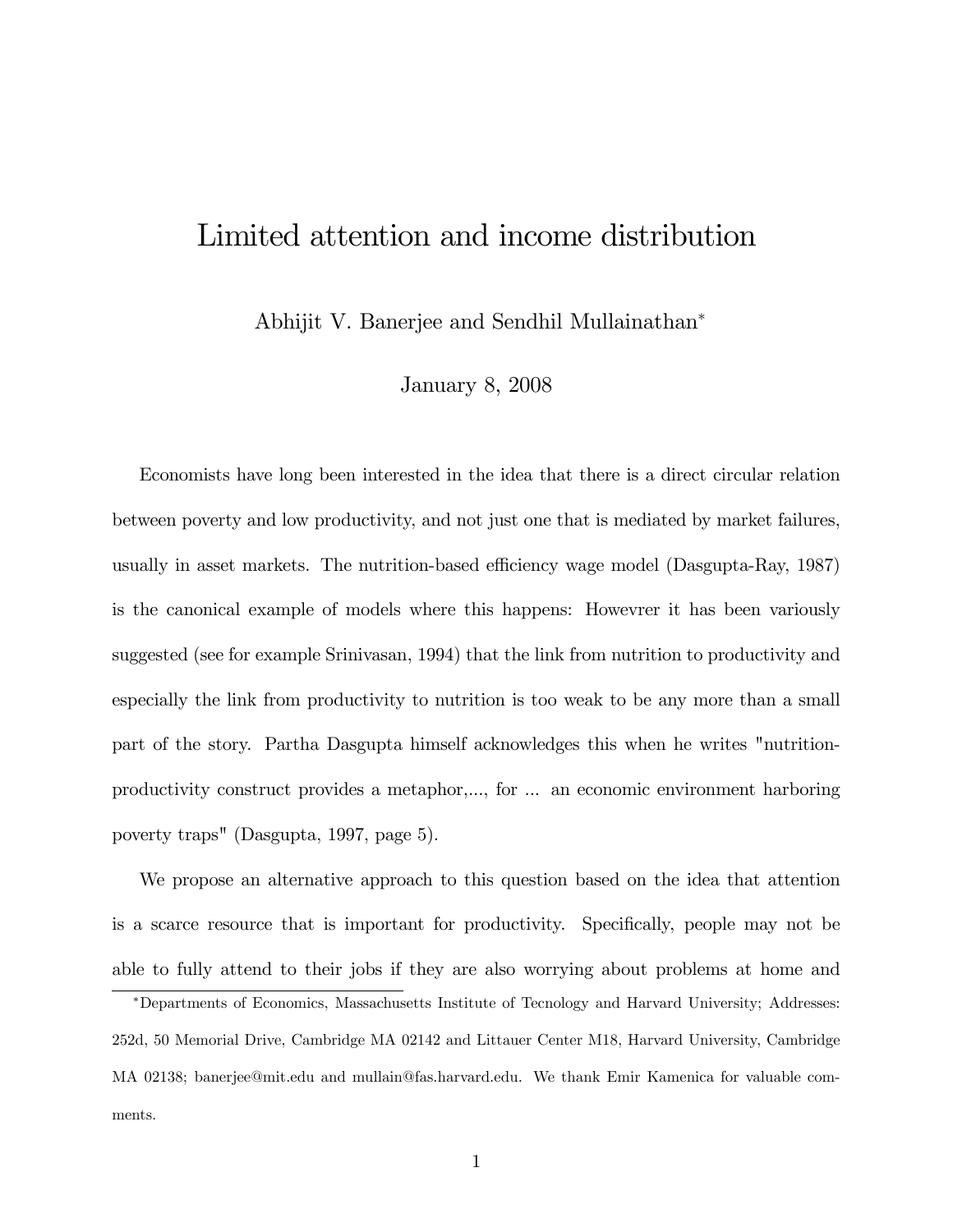being distracted in this way reduces productivity. But not paying attention at home is also costly: early symptoms of a child's sickness may go unnoticed; water may run out at the end of the day; kerosene for lighting lamps at home might run out and make it hard to do homework; etc. Finally, the extent to which home life distracts depends on the nature of home life. Specifically, certain goods (e.g. a good baby sitter, a 24-hour piped water supply, a connection to a power supply grid) can reduce the extent of home life distraction.

These three assumptions generate an interesting relation between income and productivity that is at the core of our model. The non-poor in this model, by virtue of owning distraction-saving goods and services at home, are able to focus more on their work. Hence they will be more productive at work and will be able to afford more distraction-saving goods. This simple two-way relationship between income and productivity produces a discontinuity in the relation between human capital and earnings which is certain cases can lead to a poverty trap, even in the absence of any market failures.

### 1 The Model

#### 1.1 Set Up.

A consumer can consume two types of goods: food  $f$  and comfort goods  $c$ , each costing unit price. Normally they provide Cobb-Douglas utility  $c^{\alpha} f^{1-\alpha}$ . With some probability  $p_h$ however there is a problem at home which reduces this utility by  $b - c$ . Paying attention at home reduces the cost of the problem: Specifically, when  $\theta$  units of attention are paid at home, problems are caught with probability  $\theta$ . Problems caught early are assumed to have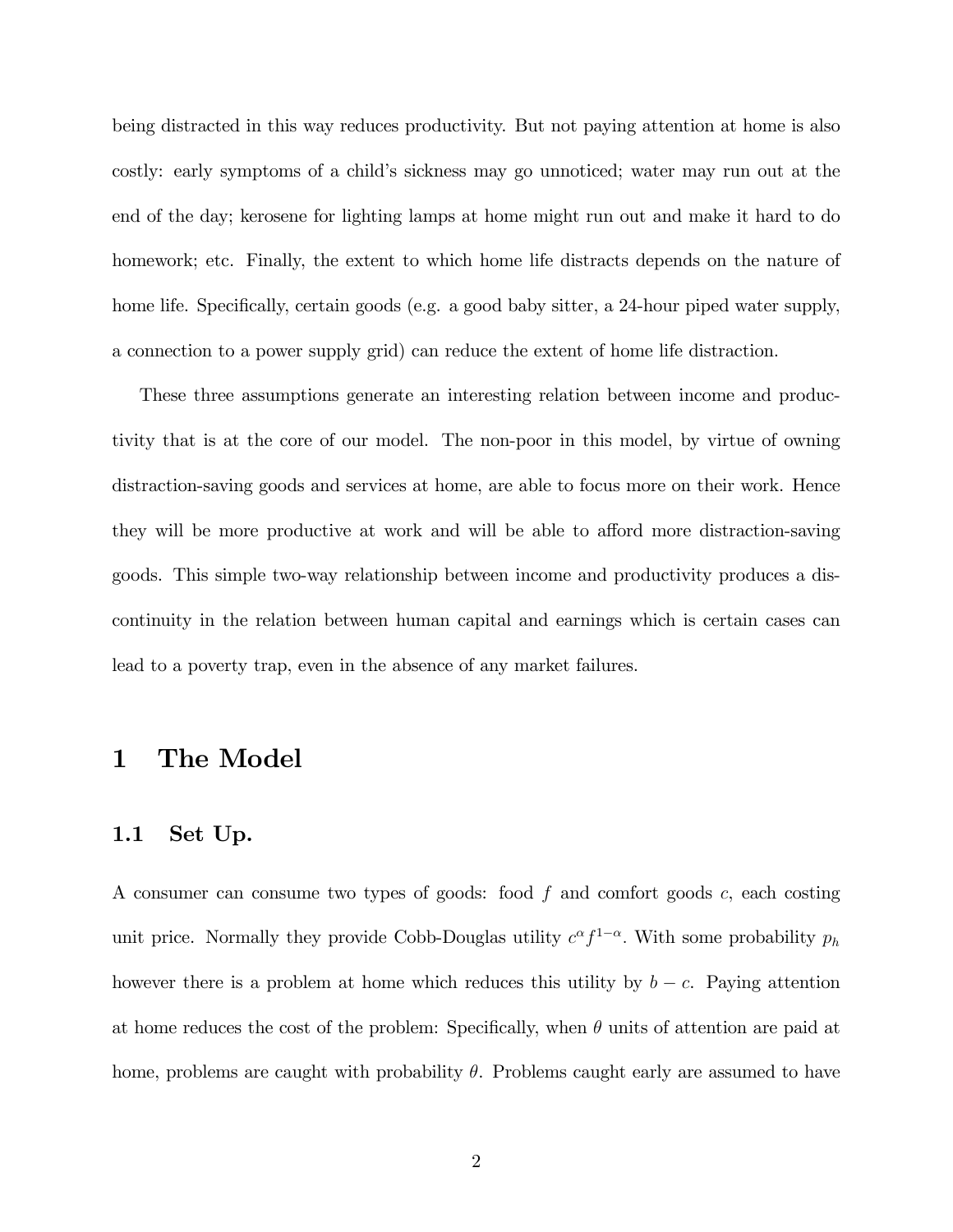no cost. Putting all this together suggests total utility is:  $c^{\alpha} f^{1-\alpha} - p_h(1-\theta)(b-c)$ . The second term is the probability of problem  $(p_h)$  that is uncaught  $(1 - \theta)$  multiplied by the cost of uncaught problems  $(b - c)$ . To avoid dealing with what happens when  $c > b$ , we will assume that in the relevant range of  $c, b - c$  is always positive

Individuals are endowed with human capital  $h$  which they use at work to earn income. Absent a problem at work output equals h. Problems arise with probability  $p_w$  and reduce output by a fraction  $1 - \beta$  if unnoticed. If an individual is attentive at work, problems are caught and have no effect on output. For example, while milking an animal, an attentive worker may notice the early signs of disease. The key to our model is that the amount of attention a worker can pay at work depends on the attention he pays at home. For simplicity, we model this distraction in an extreme way: the amount of attention available for work is  $1-\theta$ , where  $\theta$  is the attention used up at home. Given attentiveness  $1-\theta$  at work, problems are caught with probability  $1 - \theta$ . Thus output as a whole is  $h(1 - p_w\theta(1 - \beta))$ . Which reflects the fact that a problem must arise (probability  $p_w$ ) be uncaught (probability  $\theta$ ) to reduce output (by fraction  $1-\beta$ ). We assume that problems at home and problems at work arise independently.

The individual's income  $y$ , it is assumed, equals the *expected* output that is the result of the choice of  $\theta$ . This presumes that  $\theta$  is contractable: the employee promises the employer (or an insurance company) a particular value of  $\theta$  and in return for full insurance. In a companion paper we discuss, among other things, the case where  $\theta$  is not contractable (see Banerjee-Mullainathan (2008)).

The time line is as follows: the person first picks c and then selects  $\theta$ . Then problems at home and at work occur and are either detected or not. Then output is realized. We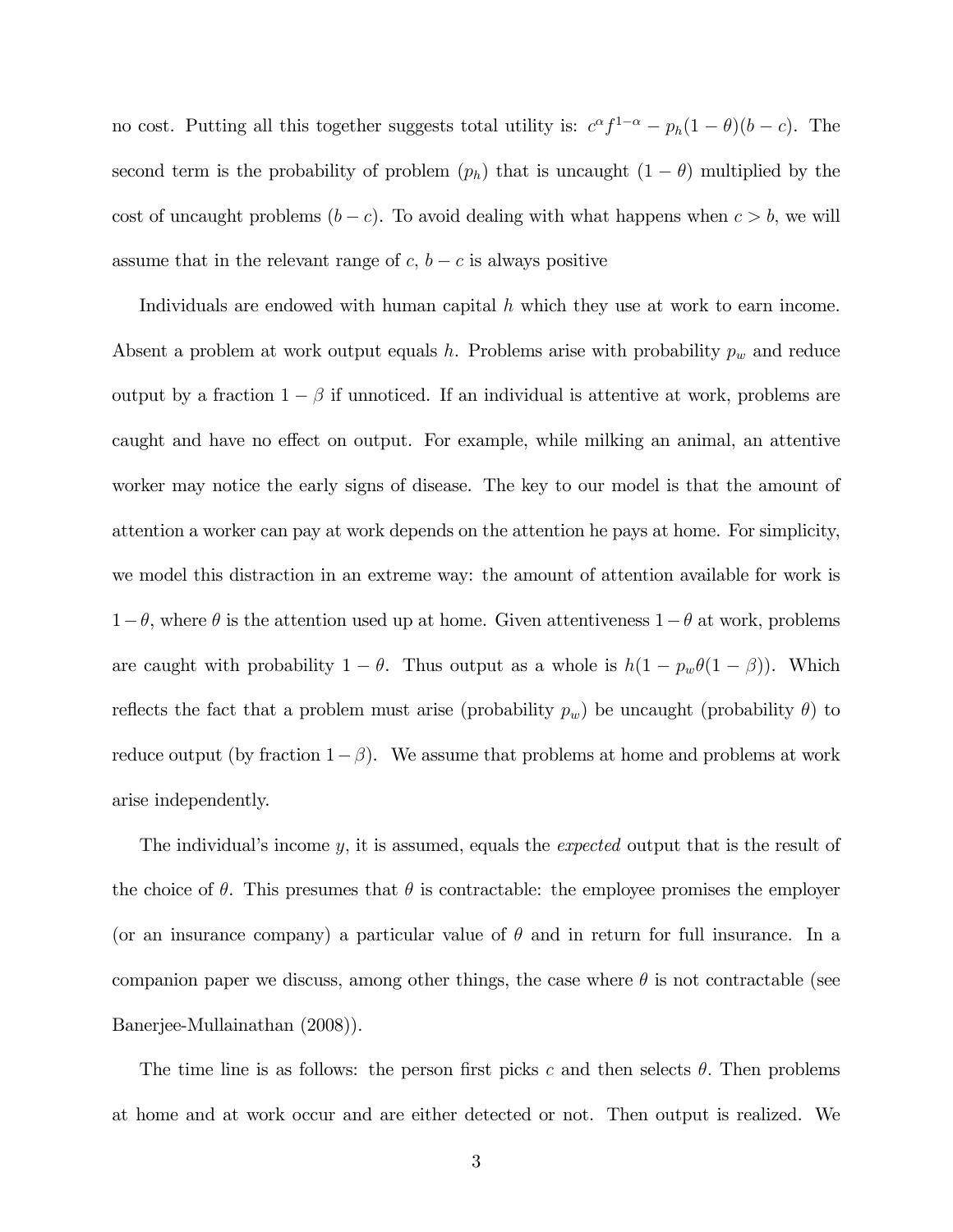assume perfect credit markets, and  $\theta$  is contractable so it does not matter whether he gets his income at the beginning or after output is realized.

#### 1.2 Optimization

Since the consumer spends all income on one of the two goods, he therefore maximizes

$$
Max_{c}c^{\alpha}(y-c)^{1-\alpha}-p_{h}(1-\theta)(b-c)
$$

Subject to the constraint

$$
y = h(1 - p_w \theta(1 - \beta))
$$

The first order condition with respect to  $c$  is:

(1) 
$$
(1 - \alpha)\left(\frac{c}{y - c}\right)^{\alpha} - \alpha\left(\frac{y - c}{c}\right)^{1 - \alpha} = p_h(1 - \theta).
$$

Several basic facts that follow from this first order condition. First, the optimal amount of comfort good is simply a fraction of income. This can be seen by simply noting that  $c = my$ satisfies the first order condition, combined with the fact that the maximand is strictly concave and therefore has a unique maximizer. Therefore write  $c(\theta, p_h, y) = m(\theta, p_h)y$ . Second, conditional on y, comfort good consumption is decreasing in  $\theta$ . To see why, note that since  $c = my$ , the left hand side of the above first order condition does not depend directly on  $\theta$  but is increasing in  $m(\theta, p_h)$ . The right hand side however is decreasing in  $\theta$ . For the two sides to remain equal, m must go down when  $\theta$  goes up. This is a key feature of our model: comfort goods and attention towards home are substitutes. Finally, note that because c is proportional to  $y$ , total utility is linear in  $y$ .

The previous analysis took  $\theta$  as given. What determines the choice of  $\theta$ ? It will be useful to define  $U$  to be the total utility at the optimum given the exogenous parameters. Defining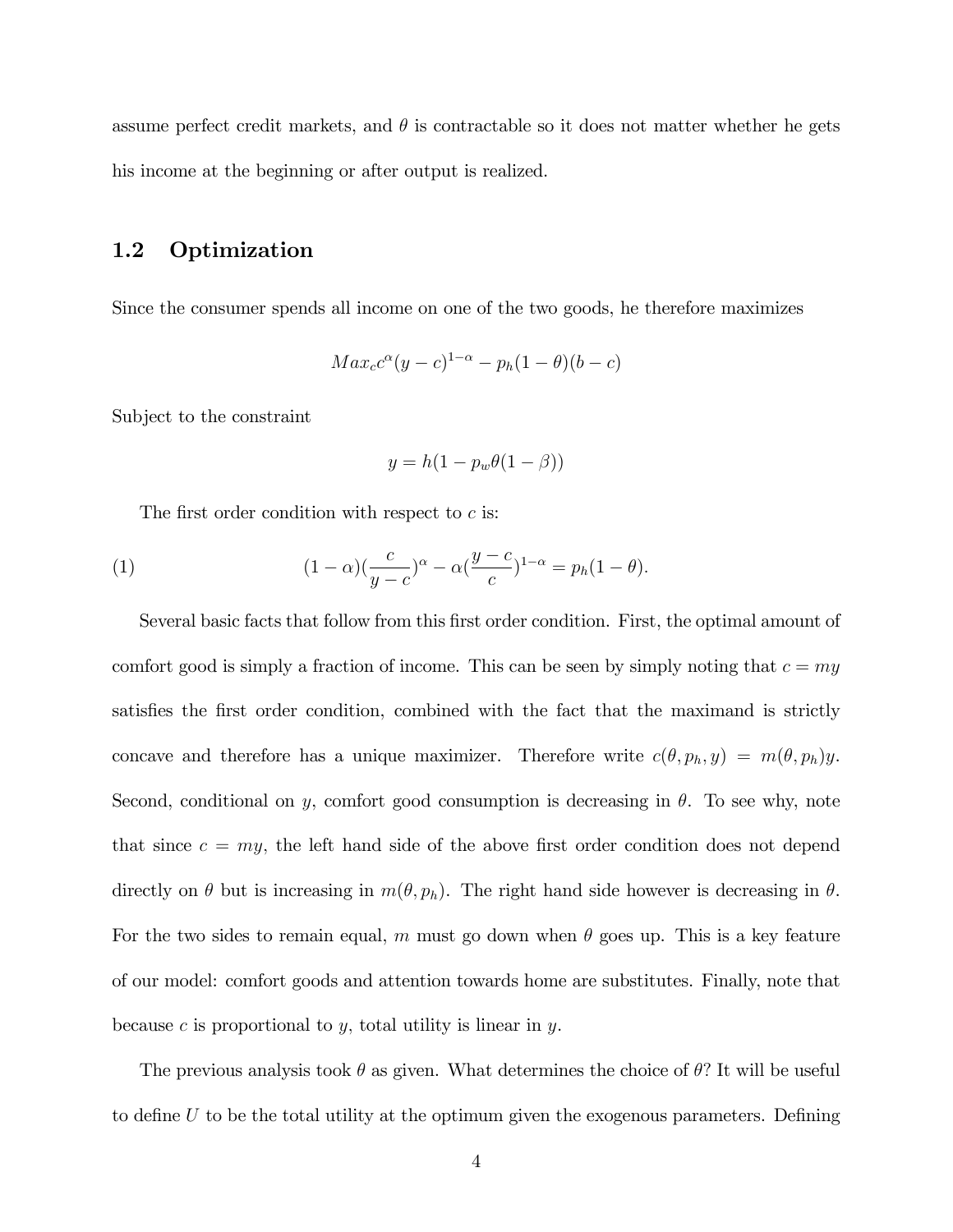$U(\theta)$  to be  $c(\theta, p_h, y)^\alpha (y(\theta) - c(\theta, p_h, y))^{1-\alpha} - p_h(1 - \theta)(b - c(\theta, p_h, y))$ The envelope theorem

gives us that

(2) 
$$
\frac{dU(\theta)}{d\theta} = (1-\beta)hp_w(1-\alpha)\left(\frac{c(\theta, p_h, y)}{y(\theta) - c(\theta, y)}\right)^{\alpha} + p_h(b - c(\theta, p_h, y))
$$

(3) 
$$
= -(1-\beta)hp_w(1-\alpha)\left(\frac{m(\theta,p_h)}{1-m(\theta,p_h)}\right)^{\alpha}+p_h(b-m(\theta,p_h)y(\theta)))
$$

Increasing  $\theta$  has two effects on U: (i) it decreases utility by decreasing income and thereby overall consumption and (ii) it increases utility by increasing the chance of stopping a problem at home. What is the shape of  $U(\theta)$  function? Rewrite 1

(4) 
$$
\alpha(\frac{1-m(\theta, p_h)}{m(\theta, p_h)})^{1-\alpha} + p_h(1-\theta) = (1-\alpha)(\frac{m(\theta, p_h)}{1-m(\theta, p_h)})^{\alpha}.
$$

Clearly  $(1 - \alpha)(\frac{m(\theta, p_h)}{1 - m(\theta, p_h)})^{\alpha}$  must go down when  $\theta$  goes up. Using this fact and the fact that  $m(\theta, p_h)$  and  $y(\theta)$  are both decreasing in  $\theta$ , it is clear that  $\frac{dU}{d\theta}$  must go up when  $\theta$  goes up. In other words,  $\frac{d^2U}{d\theta^2} > 0$ . Therefore there cannot be an interior optimum in  $\theta$ . In other words, the maximization problem has a "bang-bang" solution: either the individual pays full attention at home  $(\theta = 1)$  or full attention at work  $(\theta = 0)$ .

This is a key result and is worth understanding well: Paying more attention at home makes the person poorer and therefore less able to buy comfort goods. But having less comfort goods makes the problems at home worse and this makes it even more important to pay more attention at home. This makes the optimization problems non-convex and produces a "bang-bang' solution despite the fact that both the work and the home production functions are linear as a function of  $\theta$ .

What determines the choice between  $\theta = 0$  and  $\theta = 1$ ? The condition for choosing  $\theta = 0$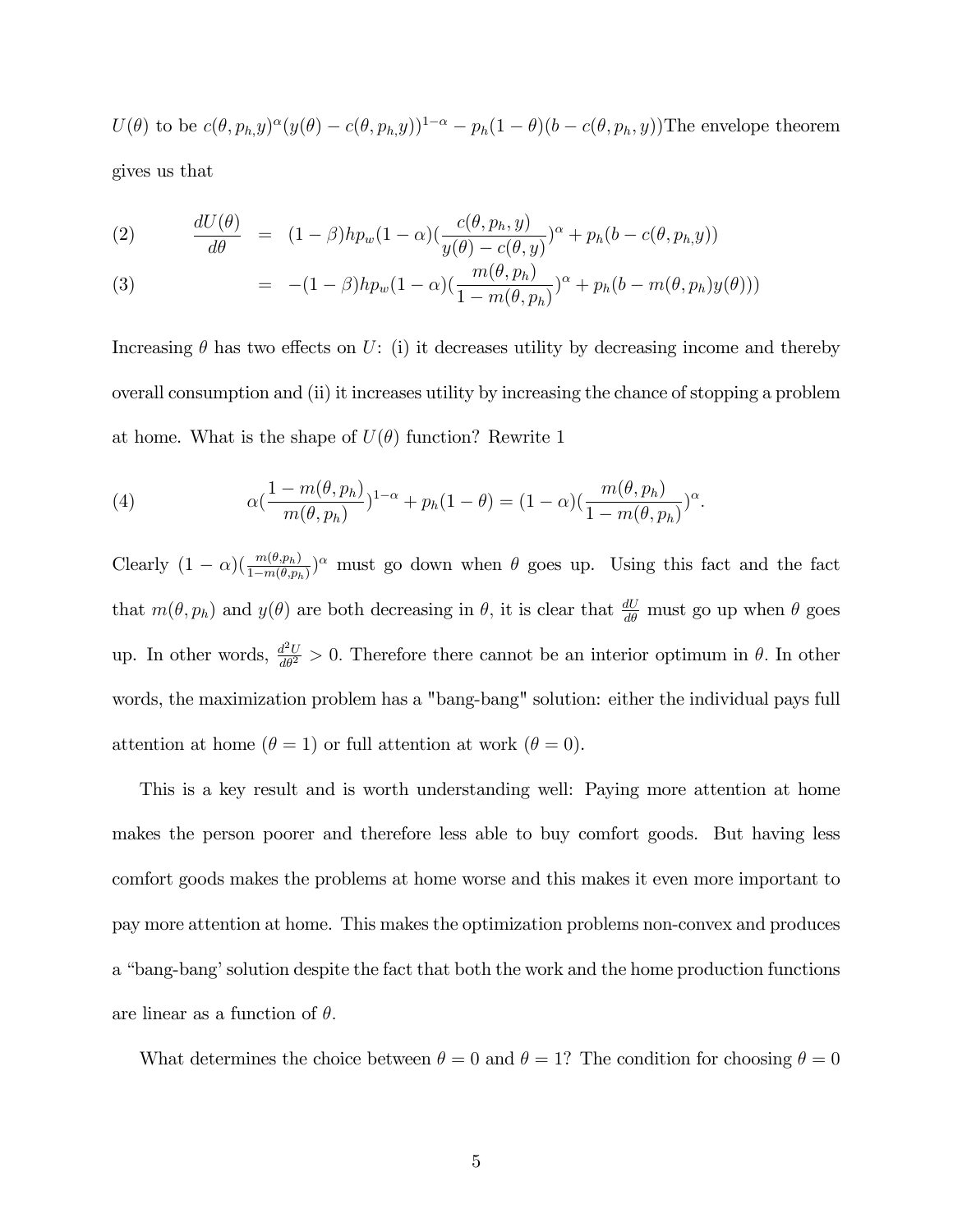is simply that the person is better off there than at  $\theta = 1$ , i.e.:

(5)  

$$
h(m(0, p_h))^{\alpha} (1 - m(0, p_h))^{1 - \alpha} - p_h(b - m(0, p_h)h) \ge h(m(1, p_h))^{\alpha} (1 - m(1, p_h))^{1 - \alpha} (1 - p_w(1 - \beta)).
$$

#### 2 Implications for income distribution

It follows immediately from writing 5 in the form:

(6)

$$
(m(0, p_h))^{\alpha}(1 - m(0, p_h))^{1 - \alpha} - p_h(\frac{b}{h} - m(0, p_h)) \ge (m(1, p_h))^{\alpha}(1 - m(1, p_h))^{1 - \alpha}(1 - p_w(1 - \beta))
$$

that people with higher h will choose  $\theta = 0$  all else being the same. Moreover for h close to zero  $\theta = 1$  clearly dominates, while for h high enough  $\theta = 0$  will be chosen. Also by our assumption that in the relevant range of h,  $b - m(0, p_h) h > 0$ , it follows that for any particular value of h, if  $\theta = 1$  is chosen at any value of  $p_h$ , it will be chosen at all higher values of  $p_h$ . We summarize this observation in

**Proposition 1** For any fixed value of  $p_h$  there will exist a threshold  $\bar{h}^c(p_h)$  such that when  $h \geq h^{c}(p_h)$  people who face a probability  $p_h$  of problems at work will pay full attention at work. When  $h < h^c(p_h)$  they are inattentive at work. Also if for some combination of  $p_h$ and h,  $\theta = 1$  is chosen, then there exists a critical value of  $p_h(h)$ ,  $p_h^c \in (0,1)$  such that for  $p_h \leq p_h^c(h)$ ,  $\theta = 1$  will be chosen by somone with human capital h but not otherwise

The first part of this says that richer people (i.e. people who start with a higher level of human capital) will be pay more attention at work, which further boosts their income.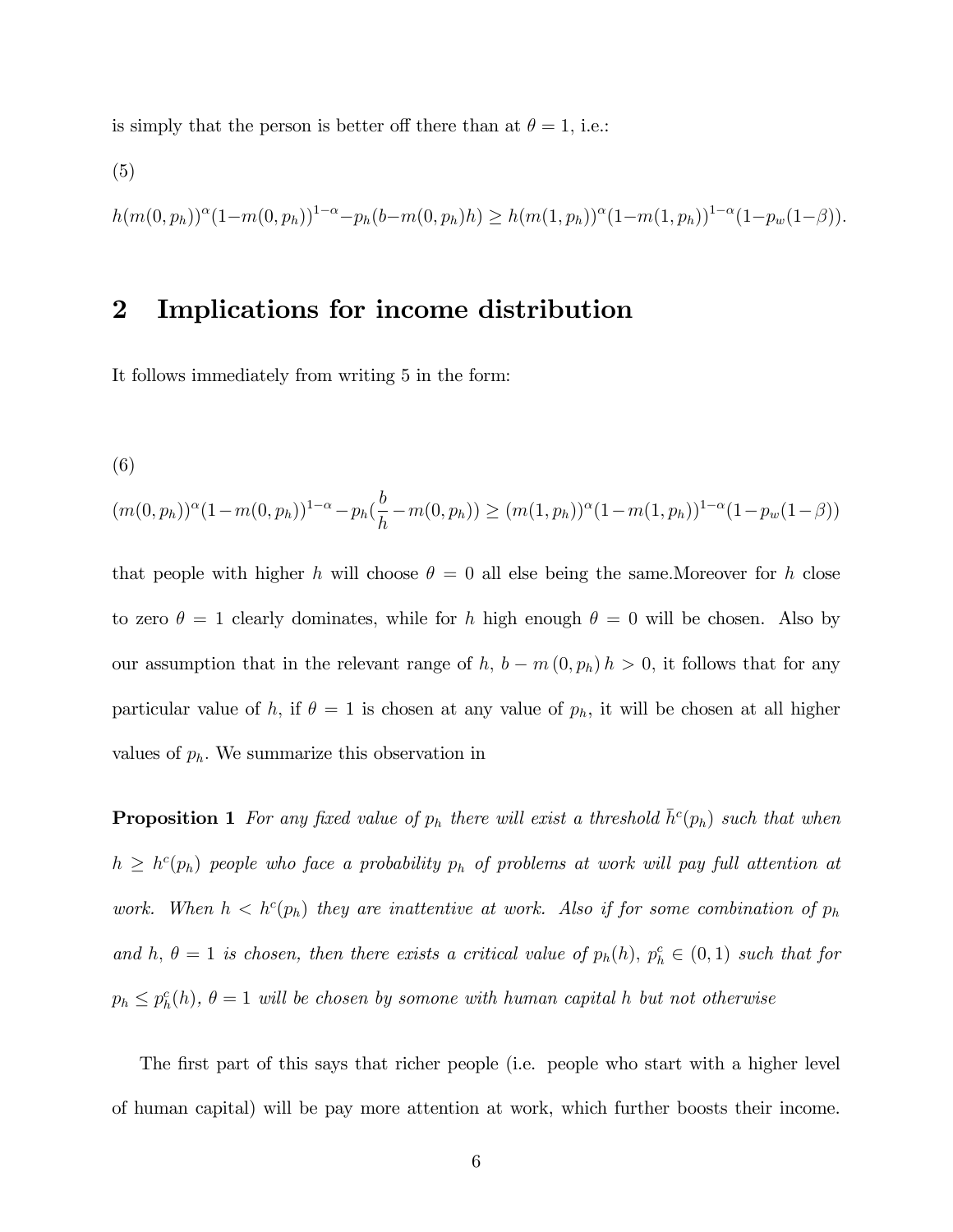As a result while utility is continuous in  $h$ , there is a critical level of human capital where income jumps discretely up and returns to human capital are convex, at least over a range. This bifurcation is the core of this paper. The rich, by being able to afford more comfort goods, increase their productivity and incomes even more than the poor. Thus, even with a linear production function and perfect credit markets, we have recreated the basic elements of a poverty trap. Note however that in this view, it is income, not utility, tha bifurcates. So those right above and below the threshold earn very different amounts but have similar utility. The second part says that those who have more serious problems at home will be less productive. Moreover an alternative interpretation of a higher value of  $p_h$  is that there are more problems at home that you care (and hence worry) about. This, combined with the discontinuity in productivity suggest womenís earnings (though not their utility levels) might be substantially lower than menís earnings for the same level of human capital, just because women care slightly more about problems at home. In a simple extension of the model it can also be shown that those who are better at solving problems at home will have lower productivity.

#### 3 Infrastructure and Productivity

The switch from  $\theta = 0$  to  $\theta = 1$ , is accompanied by a jump in productivity. Hence this model has a number of implications for productivity comparisons across countries. First, one of the important sources of problems at home could be lack of access to quality infrastructure. For example, unreliable electricity or water supply create the need for paying more attention towards what is going on at the home. By providing more reliable public goods (i.e a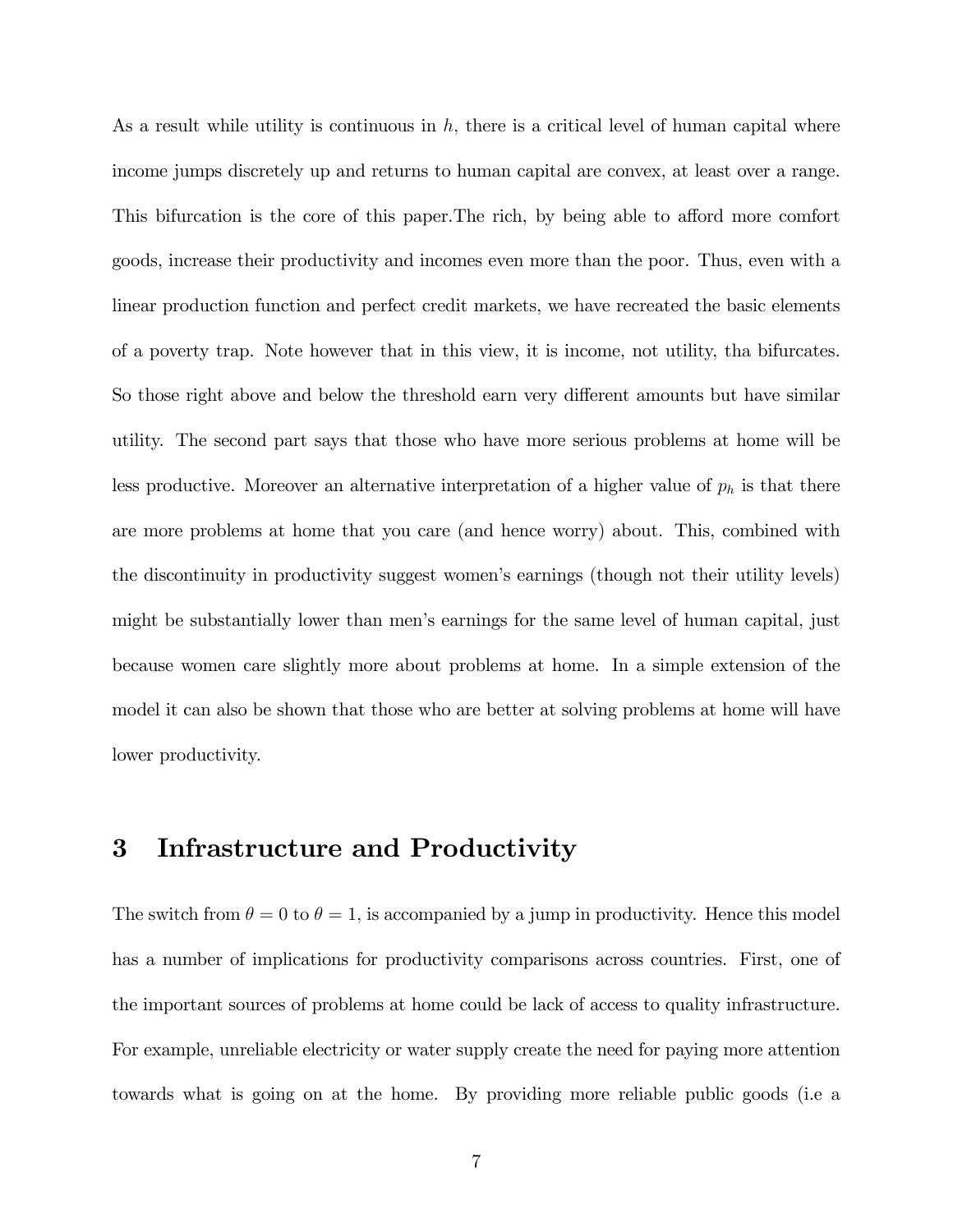lower  $p_h$ ) countries therefore not only make people better off in welfare terms but also generate higher productivity. Similarly better access to a power grid or a water-line might increase productivity of the labor force. Of course in either case, these gains would need weighed against the costs, but suggests an additional channel through which infrastructural improvement can benefit productivity and growth. Second, countries where the average worker is better paid will have more productive workers: in other words, this will be true even if the difference in pay has nothing to do with productivity. More generally there is a virtuous cycle that runs from higher productivity to higher pay to even higher productivity.

#### 4 Occupational Choice

The results so far presume that there is only one job available. It is natural, however, to examine the sorting consequences of distraction. Imagine there are two potential jobs available. One job (the high responsibility job) is more productive but suffers more from distraction. This job produces  $\tau h$  where  $\tau > 1$  and has probability  $p_w$  of failures which cots a fraction  $\beta$  of output. The other (the low responsibility job) is less productive but suffers less from distraction. It has output equal to  $h$  but has no chance of failures. Suppose that the worker first chooses a job and then choose  $\theta$ . Assume that $(\tau - 1) < p_w(1 - \beta)\tau$ . Under this assumption it is worth noting that at low levels of attention to work  $1 - \theta = 0$ the low responsibility job produces more output and would be chosen. On the other hand because  $\tau > 1$ , at full attention to work  $(1 - \theta = 1)$  the high responsibility job produces more output and would be chosen. This type of reasoning combined with the argument behind Proposition 1 implies: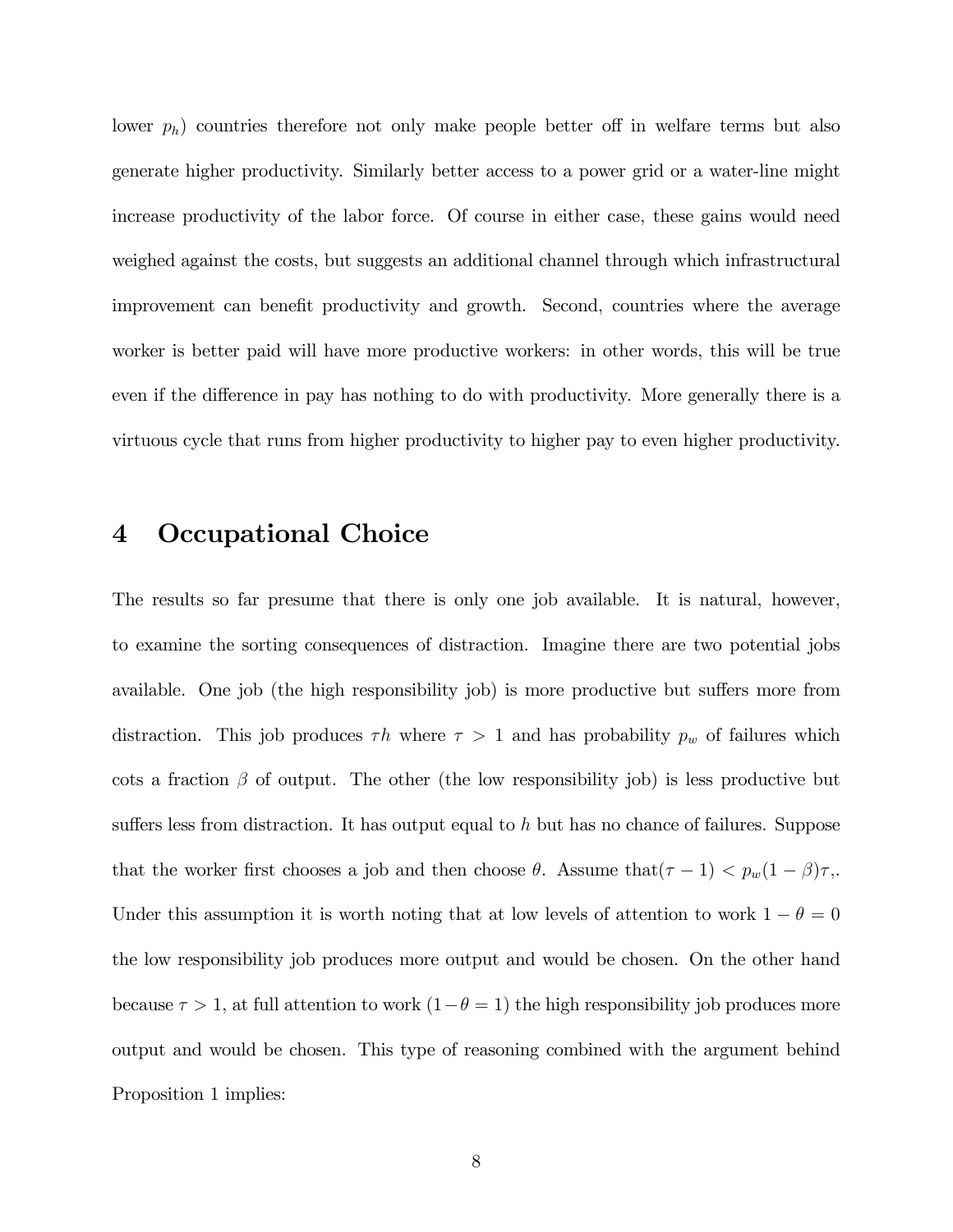**Proposition 2** If there is a high responsibility high productivity job and a low responsibility low return job, there will be a threshold h' such that people with  $h \geq h'$  people will choose the high responsibility job and pay full attention at work while those with  $h < h'$  individuals will choose the low responsibility job and pay less than full attention at work.

This says that the reason we observe people with low human capital specializing in industries like agriculture may be that the margin of error in agriculture tends to be relatively large (with most crops small delays in when you water them or when you put in fertilizer does not matter too much), which allows them to focus on problems of home life.

A simple extension of the model also predicts that people with low levels of human capital or high sensitivity to problems at home would select into occupations where they are in a position to easily solve problems at home. Thus women might select into low productivity occupations that offer them the option of be close to home

#### 5 Income dynamics

This section draws out the dynamic consequences of Proposition 1, which says that small differences in human capital can have large consequences for income.

We now show that in an inter-generational model these inequalities translate into persistent income differences. Assume that people get human capital from their parents: A fraction  $\gamma$  of the amount of food consumed by their parents goes to the children and their human capital is a multiple  $\eta$  of the amount of food that was allocated to them plus a constant  $\sigma$ .

For production make the assumptions we made for the two jobs model in the last section: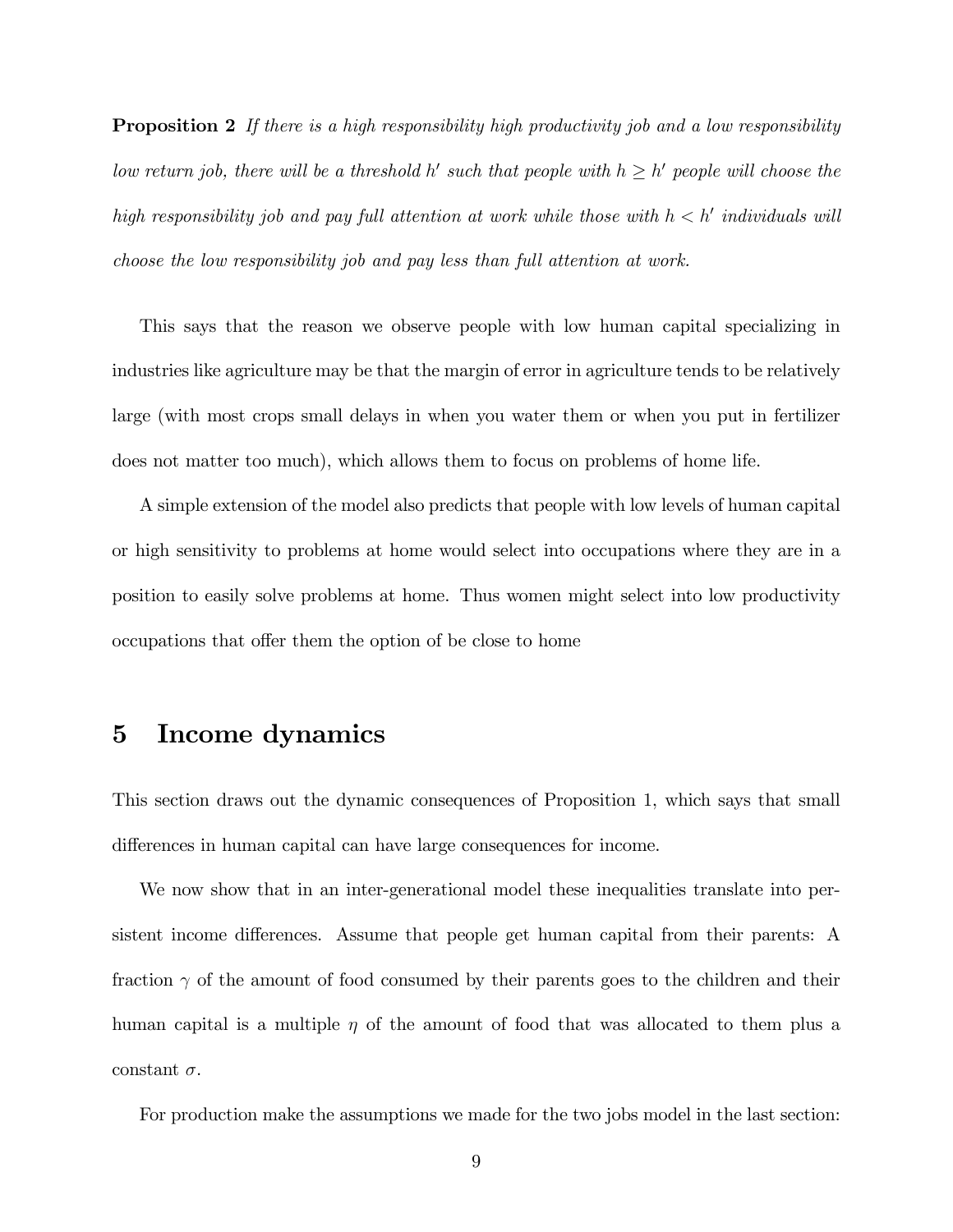The result in that model was that those who have low  $h$  choose the low responsibility job while the rest choose the high responsibility job. In equilibrium neither job carries any risk since the former is inherently risk-less and the latter is only chosen by people who give it full attention. Denote by  $h^c$  the value of h where the switch happens. Hence the inter-generational dynamics of human capital can be written as:

(7) 
$$
h_{t+1} = \sigma + \eta \gamma (1 - m(1, p_h)) h_{\tau} \text{ for } h < h^c
$$

$$
= \sigma + \eta \gamma (1 - m(0, p_h)) \tau h_{\tau} \text{ for } h \ge h^c
$$

These dynamics are represented in figure 1 for the case where  $(1-m(0, p_h))\tau > (1-m(1, p_h))$ (it is easily checked that this case is possible). The line through the origin has a slope of 1: It represents the equation  $h_{t+1} = h_t$ . The broken line with a jump at  $h^*$  represents the dynamics of  $h_t$ . The line AB represents the equation  $h_{t+1} = \sigma + \eta \gamma (1 - m(1, p_h)) h_{\tau}$  while the line CD represents the equation  $\sigma + \eta \gamma (1 - m(0, p_h)) \tau h_{\tau}$ . Clearly, as drawn, there are two stable steady state values of h: those dynasties that start low converge to the lower value while those who start high stay high. In other words, there is a poverty trap here despite the fact that all markets work perfectly.

For simplicity, we assumed a specific the bequest prreference to get this result. Because childrenís utility does not directly enter parental preferences, we ignore the possibility that parents may spend extra to help children acquire additional human capital. However the presence of a discontinuity implies that a poverty-trap could exist even if parents did care about their childrenís welfare (as in Mookherjee and Ray (2003)).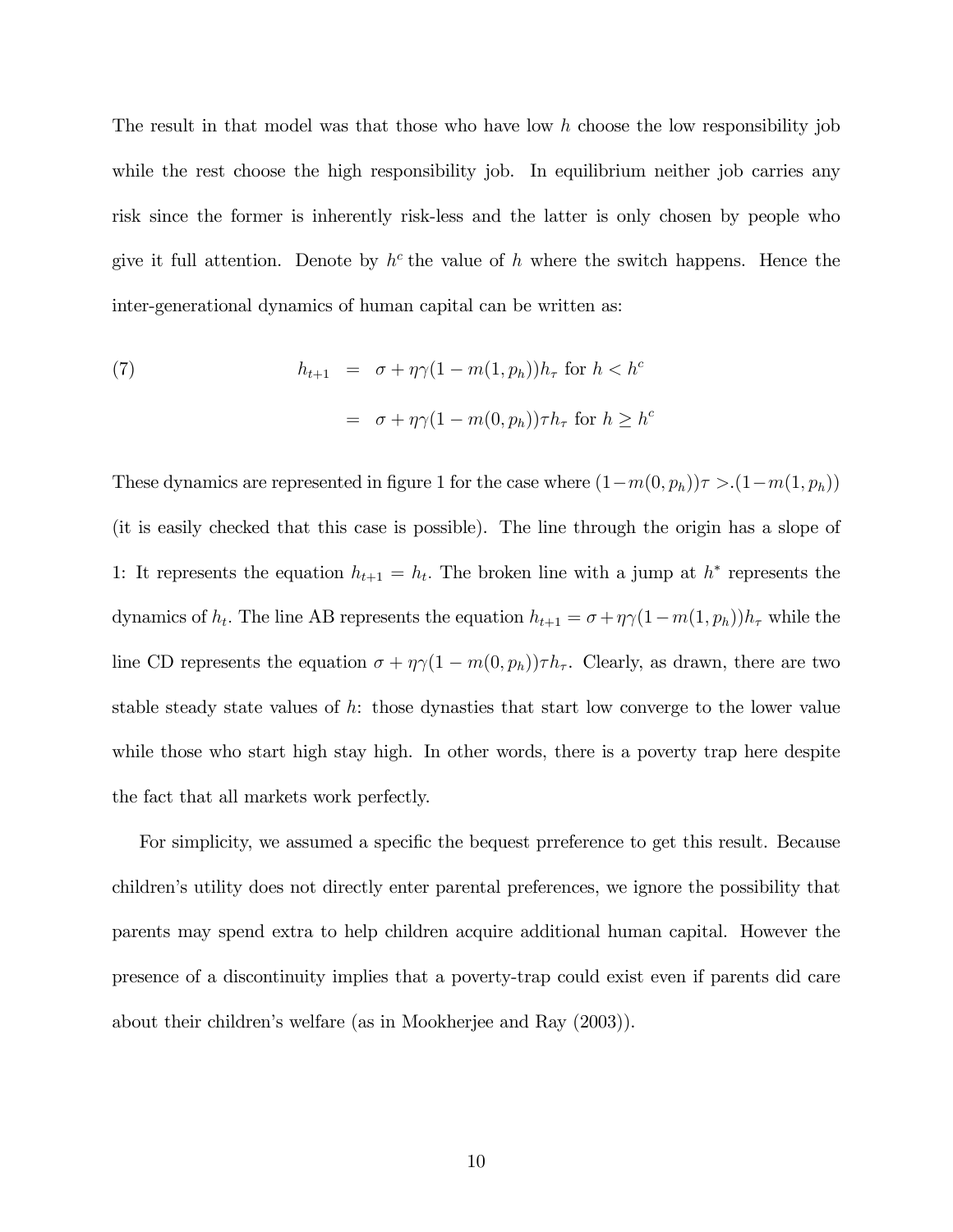

Figure 1: Human Capital Dynamics

## 6 Conclusion

This paper produces a simple model of how home life and work life can interact through limited attention to generate poverty traps and other effects on income distribution. While there is natural connection between ditsractions and deviations from rationality, it is worth emphasizing that our model, while motivated by psychology, does not rely on any of these deviations. Instead, the psychological insights help us motivate a richer preference structure within a rational choice model.

Given that the model is entirely located within the standard neo-classical framework, it is perhaps no surprise that there is no formal difference between our model and a model of rational time-allocation, if we think of comfort goods as time-saving devices. In other words, our result could be read as saying that time spent working jumps up as human capital goes up. However as noted by Banerjee and Duáo (2008), while the poor do work less hours than the non-poor in some of the countries where there is survey data for both groups (and not in others), the difference (especially conditional on actually working) tend to be small and